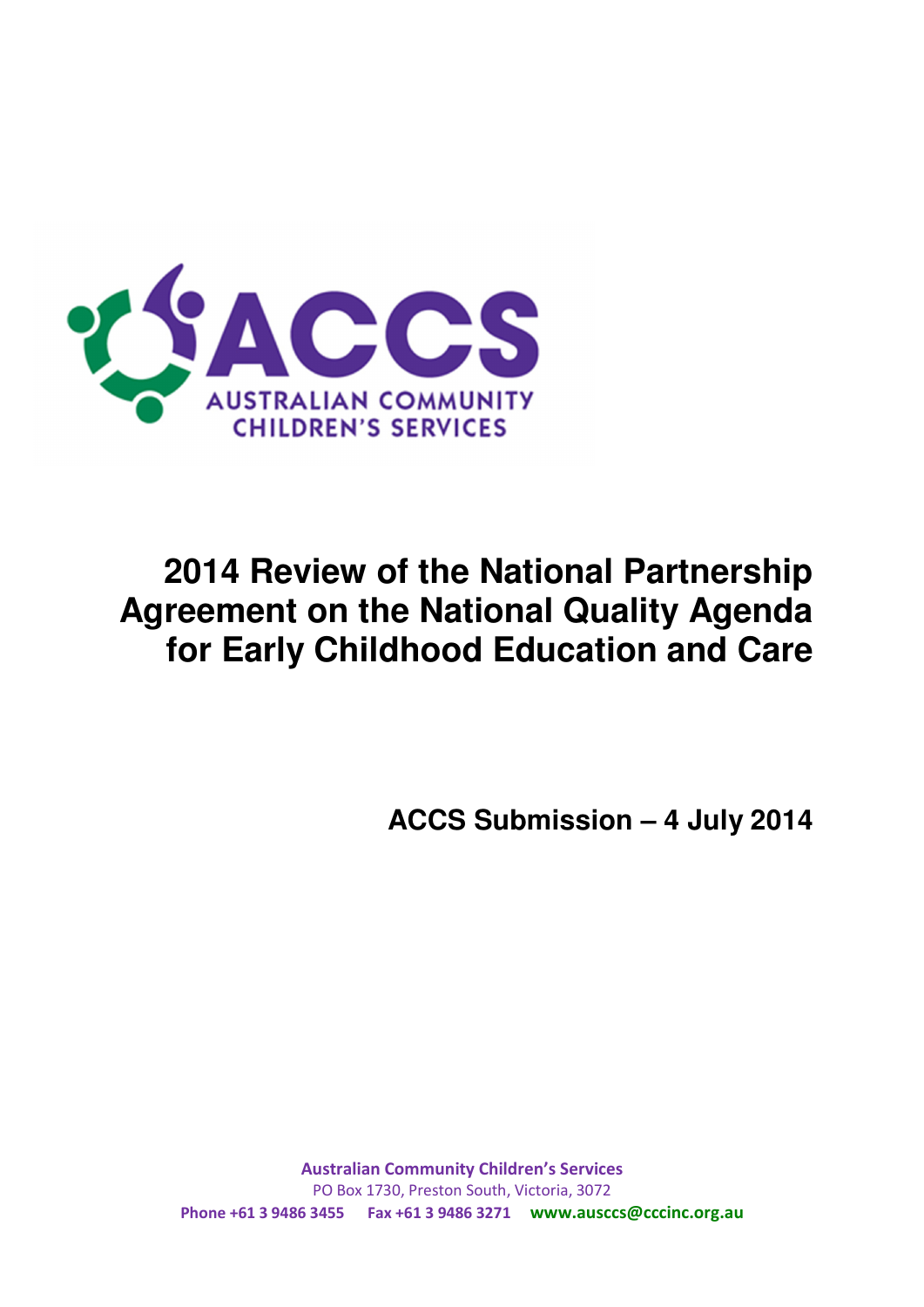

## **About ACCS**

Australian Community Children's Services (ACCS) is the peak body representing Australia's not-for-profit community education and care services and those who support the right of children to access these services. ACCS has branches in every state and contact people in each territory throughout Australia. Our membership includes community based long day care services, preschools/kindergartens, family day care and in-home care services, mobiles, and out of school hours services throughout Australia; from small stand-alone parent managed services located in rural and remote areas to those sponsored by very large not-forprofit organisations.

ACCS is committed to:

- children, families and communities
- children's rights for the best care, education and health services
- community ownership
- connected services for children, families and local communities
- not-for-profit cost effective services and
- cultural diversity and respect for Aboriginal and Torres Strait Islander people as custodians of the land.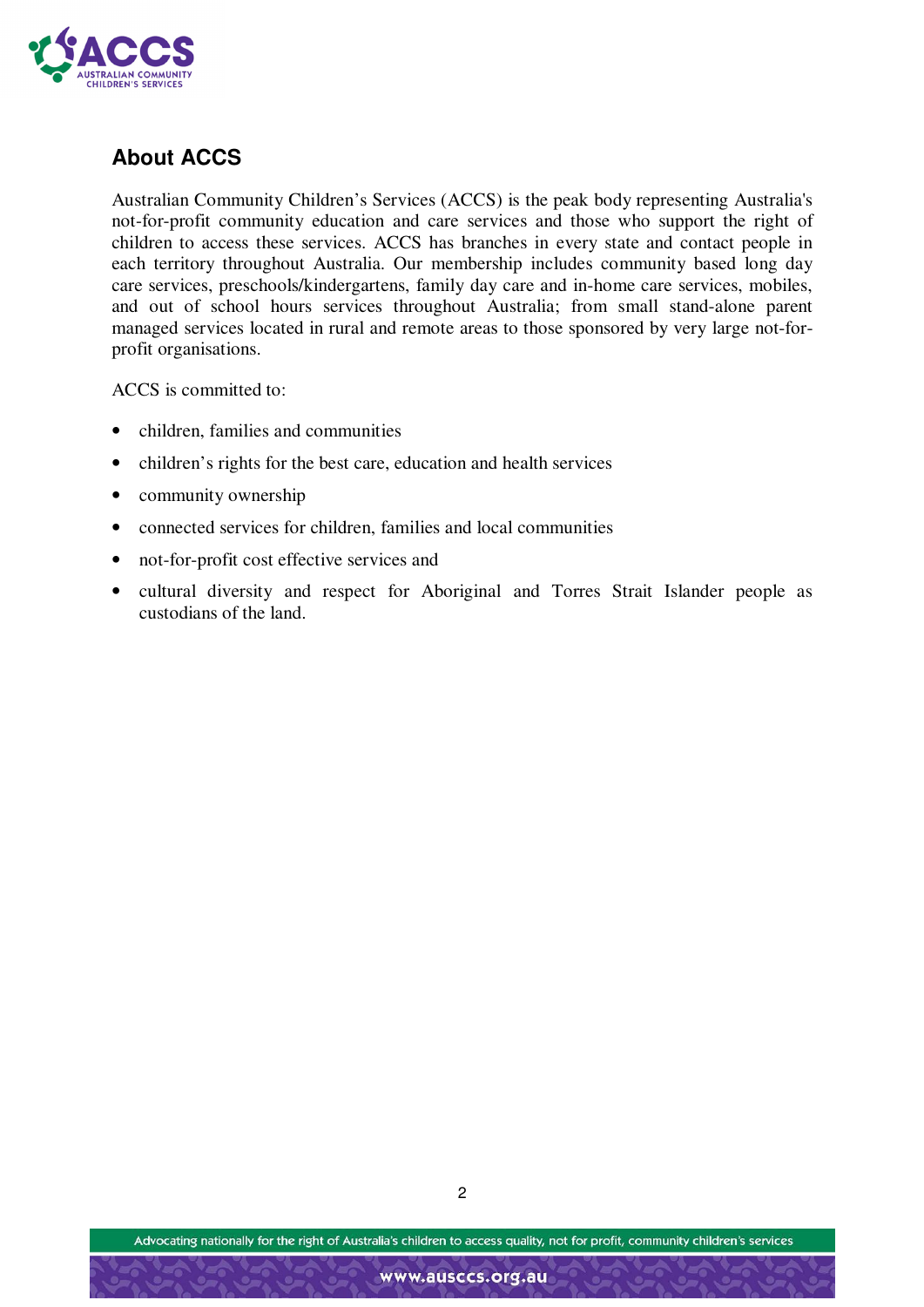

## **Introduction**

ACCS believes that the objectives of the National Partnership Agreement on the National Quality Agenda for Early Childhood Education and Care have been largely met. The sector required major reform and the introduction of the National Quality Framework (NQF) has led to significant improvements in the quality of early and middle childhood education and care. Like any new system it takes time and resources for these changes to become embedded and it is a credit to all levels of government, service providers and educators across the country that so much has been achieved in a short time.

The NQF is a rigorous, evidence based quality framework that

*"promotes family centred practices supporting and promoting open two way communication between parents and educators and ensuring a sense of partnership in the education and care and of each child"* (Kaleena Pont School Holiday Program Coordinator, City of Greater Geelong).

ACCS strongly supports the full implementation of the NQF to 2020. The NQF is a new system and it is imperative that this full cycle of implementation to 2020 is carried out as planned.

#### **ACCS Trends in Community Children's Services Surveys Waves 1 to 3**

Since the introduction of the NQF ACCS has conducted three waves of a national survey *Trends in Community Children's Services Survey (TICCSS)* designed to track how the community sector have engaged with and implemented the NQF. Over 600 services participated in the first survey conducted in May/June 2012, over 500 services participated in the second survey conducted in November 2012 and over 800 services participated in the third survey recently conducted in June 2014. Services from all states and territories participated and respondents included a broad range of service types - long day care, family day care, outside school hours care, preschool/kindergarten, in-home care and mobile services. The research was designed to be explorative and the findings are indicative and not representative.

This submission will draw on findings from the first and second wave published in the two *ACCS National TICCSS Reports* and unpublished preliminary data drawn from the 3rd Wave of the survey which has only recently closed.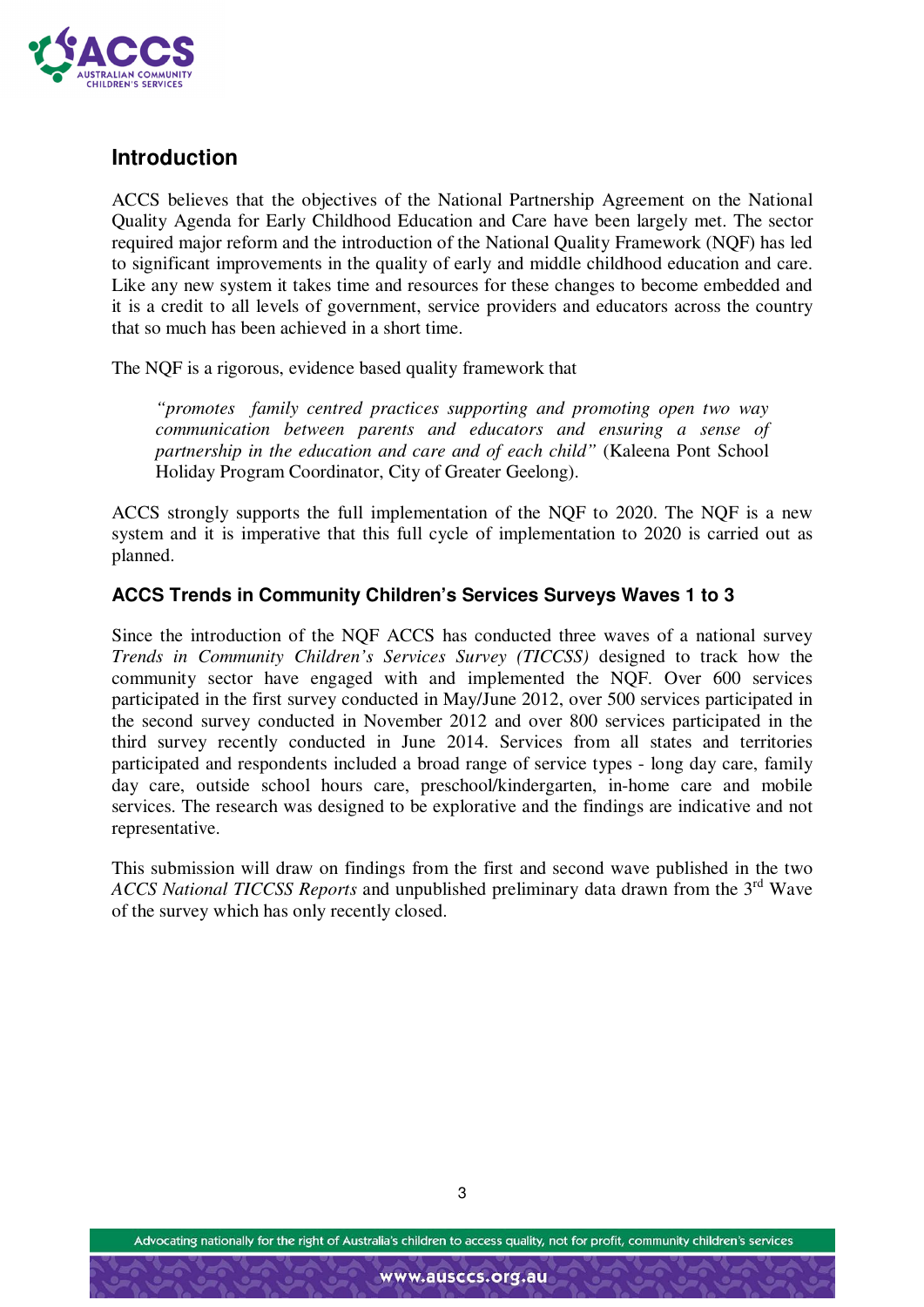

## **What are the strengths of the National Quality Framework and what is working well?**

### **National consistency**

The NQF provides a nationally consistent quality assurance framework for all approved education and care services throughout Australia. As a national agreement it supports equity of provision over time across the federation for all children and families

For families, this is critical. This means that regardless of which children's service a family may use in any geographic location throughout Australia they can expect and understand that there is a base line of quality early and middle childhood education and care service delivery.

For education and care services staff and educators there is a common, collective understanding of quality assurance underpinned by agreed approved curricula frameworks that are flexible and adaptable to meet the local needs and cultural contexts of children and families attending any approved education and care service throughout Australia.

For state and territory Regulatory Authorities the introduction of a single uniform law and associated regulation, along with the ratings and assessment system has streamlined administrative processes, quality control and compliance requirements for each of these Authorities.

#### **Minimum qualifications**

<u>.</u>

The introduction of minimum prescribed qualifications is one of the successes of the NQF. One of the key structural components of quality for education and care services is that all children's services staff have relevant qualifications.

Australian and international research indicates that higher levels of relevant early and middle childhood qualifications support better outcomes for children, as well as improving retention rates and levels of job satisfaction for educators, and the capacity of education and care services to sustain quality program delivery over time (Huntsman, 2008; Rush, 2006; Sylva et al,  $2004$ <sup>1</sup>.

Minimum early childhood qualifications enable a base line entry point into education and care services that ensures educators can engage in a basic way with the quality framework and prescribed curricula. Higher qualifications such as a diploma or early childhood teaching degree facilitate a much more rigorous engagement driving even higher quality outcomes for children attending education and care services.

TICCSS data demonstrates that the introduction of the NQF has resulted in the sector taking

1 Huntsman, L. (2008), *Determinants of quality in child care: A review of the research evidence*. http://www.community.nsw.gov.au/DOCSWR/\_assets/main/documents/RESEARCHNOTES\_WHAT\_QUALITY.P DF (accessed 30 June 2014). Rush, E. (2006), Child *Care Quality in Australia*, Discussion Paper No 84 The Australia Institute. Sylva, K., Melhuish, K., Sammons, P., Siraj-Blatchford, I. & Taggart, B. (2004), *The Effective Provision of Preschool Education (EPPE) Project, Final Report*. London: Institute of Education.

Advocating nationally for the right of Australia's children to access quality, not for profit, community children's services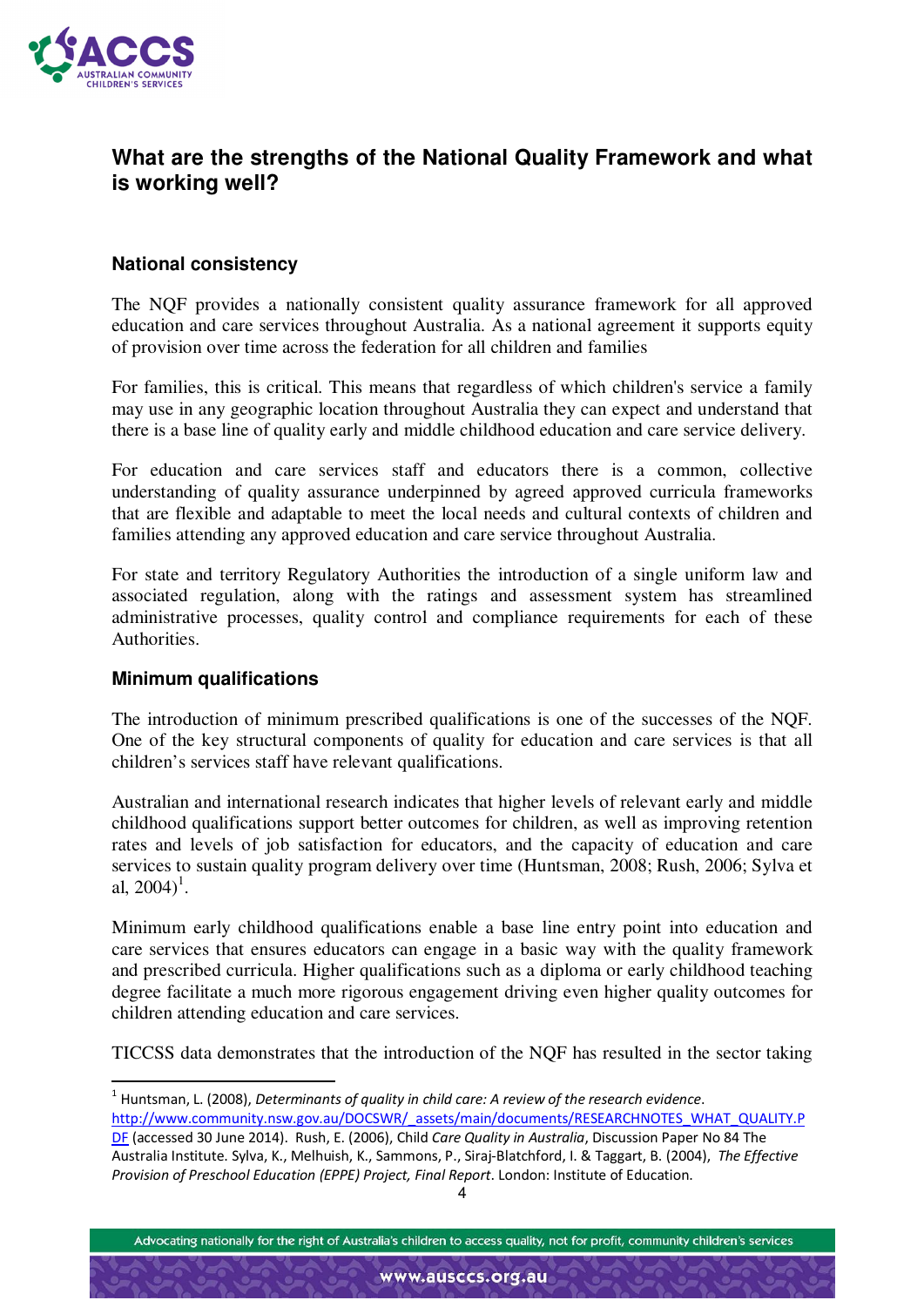

significant action to improve the qualification profiles of educators across all education and care services types. The results of all three waves of the TICCSS research demonstrates that the sector has been preparing for the improved qualification requirements included in the NQF over a number of years and are now in a strong position to meet them.

TICCSS 3rd Wave provides data on 10,995 educators. In June 2014 only 7% of educators did not have a relevant formal early or middle childhood qualification, compared with 12% in May 2012. Almost one quarter (23%) of the workforce is currently engaged in studying for a formal qualification.

TICCSS 2nd Wave in November 2012, showed that ahead of the 2014 requirement for all long day care and preschool services to employ a degree qualified early childhood teacher, just over two thirds (69%) of long day care services reported having at least one educator with either a four-year or three-year degree in early childhood education. One quarter (25%) of services reported having at least one educator currently working towards a four-year degree. This is indicative of educators embracing the professionalisation of their sector and taking up opportunities for higher qualifications.

Provisions in the *Regulations* for those enrolled in study to be considered as meeting the minimum qualification requirements and the option to apply for a waiver if a service is unable to recruit qualified staff in the short term, has addressed any concerns that services would not be able to operate due to a shortage of qualified educators.

### **Professional recognition**

 $\overline{\phantom{a}}$ 

Minimum qualifications, national consistency, agreed curricula and quality frameworks have enhanced the professional status and standing of those who work in early and middle childhood education and care services throughout Australia. The NQF has heightened internal and external public awareness and knowledge related to the importance of the early years in children's development.

#### **Improvements to educator:child ratios**

Improvements to educator:child ratios are one of the significant successes of the NQF. These ratio changes bring in line differing ratios from states/territories to one agreed base line of national consistency. These improved ratio changes enhance outcomes for children as evidenced in a summary of Australian and international research on the positive impact of increased staff to child ratios on outcomes for children in the *Evidence brief on NQF ratios*  and qualifications (ECA 2013)<sup>2</sup>.

Contrary to the reports that this area of the NQF is creating problems for services, TICCSS shows respondent services are meeting the new ratios and some services have chosen to operate well above the national standards, recognising the relationship between quality and better educator:child ratios.

In TICCSS  $2<sup>nd</sup>$  Wave (November 2012) all long day care respondents were meeting the new

<sup>&</sup>lt;sup>2</sup> http://www.earlychildhoodaustralia.org.au/wp-content/uploads/Evidence-Brief-on-NQF-Ratios-and-Qualifications-February-2013.pdf, accessed 4 July 2014

Advocating nationally for the right of Australia's children to access quality, not for profit, community children's services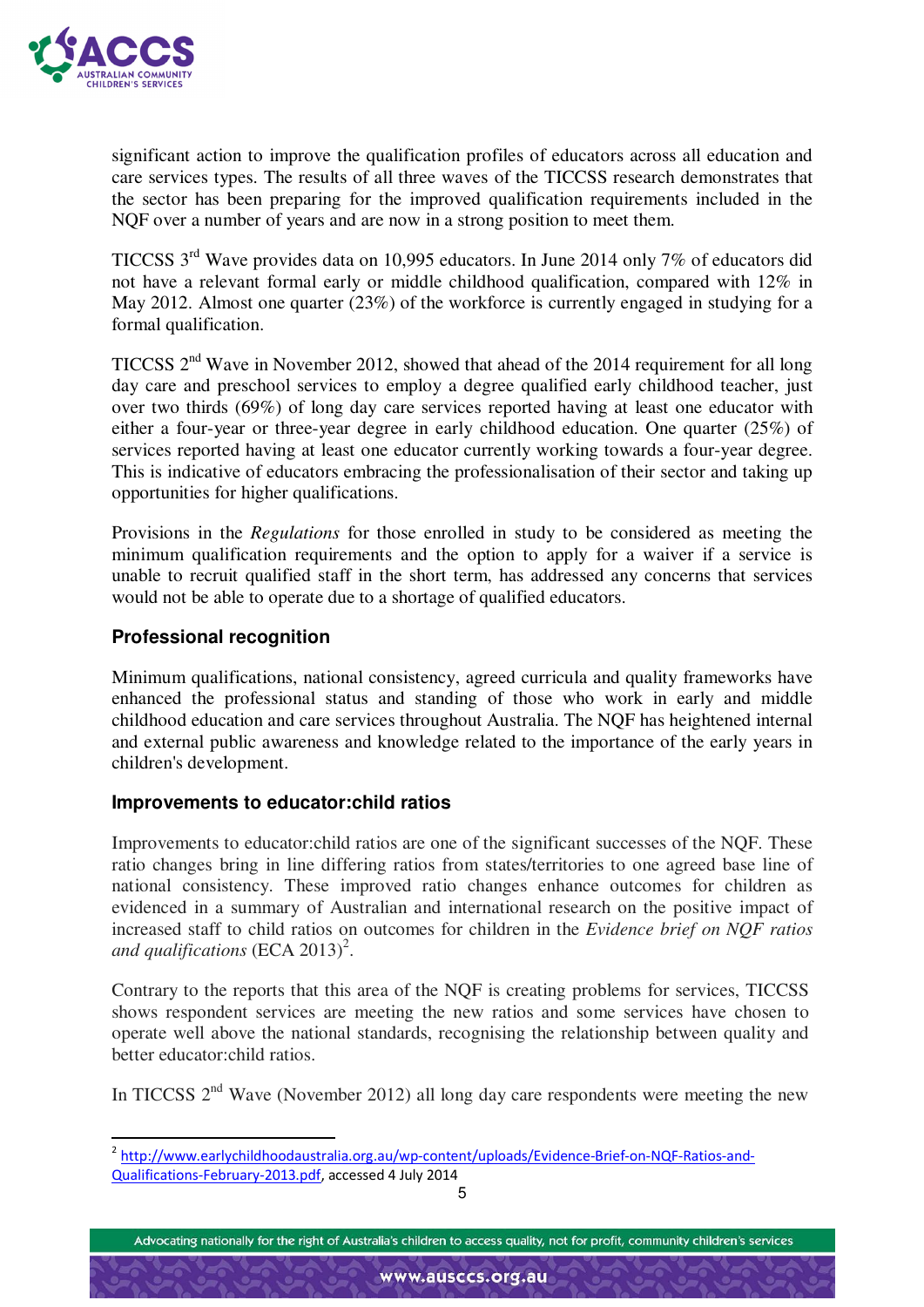

national minimum standard of a 1:4 ratio for children aged from birth to less than two years that commenced on 1 January 2012; and one quarter (25%) were operating their babies' rooms at a 1:3 ratio or better. Data from TICCSS  $3<sup>rd</sup>$  Wave shows that 27% of respondent services are now operating their babies' room at 1:3 ratio or better.

A national minimum standard of one educator for every eleven children aged 3-5 years will apply from 2016. TICCSS  $1<sup>st</sup>$  Wave (May 2012) showed that 72% of respondents already met this ratio and 67% exceeded the 1:11 requirement; well in advance of the legislative requirement. TICCSS  $3<sup>rd</sup>$  Wave (June 2014) shows that 80% of respondents are meeting this standard, two years ahead of time; and three quarters (74%) are already exceeding it.

ACCS believes it is imperative for the well-being and safety of children that the ratios in the NQF remain in place or are improved and that future scheduled improvements to ratios are implemented.

It is essential that these ratios, which have been developed as the minimum standards, are maintained across the whole day. Any suggestion that the educator:child ratio could be averaged across a day to make it easier for providers to comply with this requirement at peak times of the day is alarming. Services need to be properly staffed so that children are adequately protected from hazard and harm at all times of the day.

#### **Increased quality of education and care and improved positive outcomes for children**

The NQF is a quality reform agenda, developed from Australian and international evidencebased research on quality indicators. It has helped to raise the profile of the sector and of the importance of the early and middle years for children's current and long term wellbeing, learning and development.

ACCS members report that they have observed improved service provision and improved outcomes for children across Australia, not just in community managed and not for profit services but across all ownership types. ACCS believes that the National Quality Standard (NQS) lifts the bar on what is expected across all Quality Areas and this has resulted in important changes in practice and significantly improved outcomes for children.

This is supported by the results of TICCSS  $3<sup>rd</sup>$  wave data that shows significant numbers of services implementing positive changes in the seven Quality Areas in the last twelve months.

| Quality areas that services have implemented positive changes in         |     |
|--------------------------------------------------------------------------|-----|
| Quality Area 1: Educational program and practice                         | 86% |
| Quality Area 2: Children's Health and Safety                             | 52% |
| Quality Area 3: Physical environment                                     | 62% |
| Quality Area 4: Staffing arrangements                                    | 51% |
| Quality Area 5: Relationships with children                              | 55% |
| Quality Area 6: Collaborative partnerships with families and communities | 62% |
| Quality Area 7: Leadership and service management                        | 56% |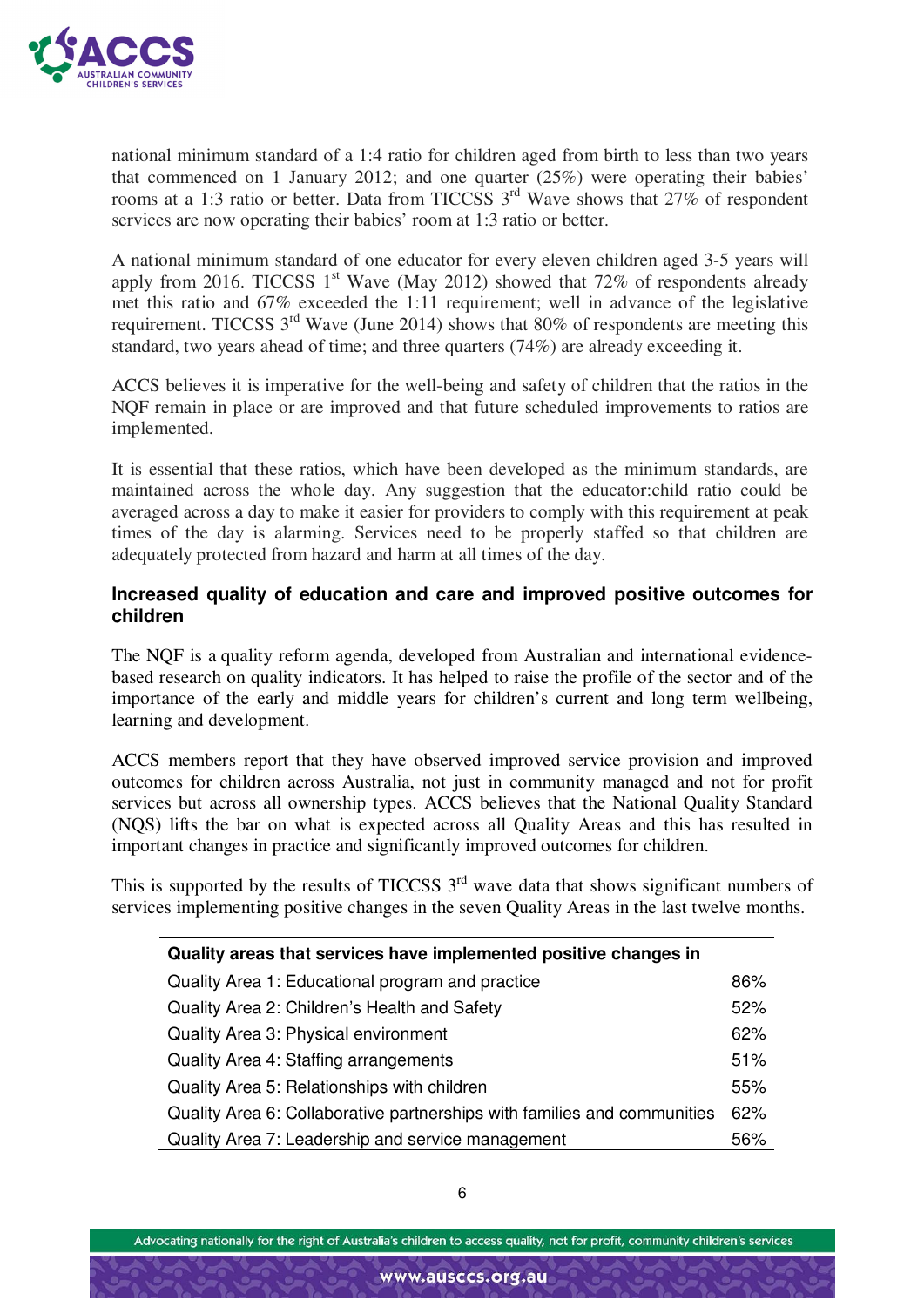

 $\overline{\phantom{a}}$ 

The introduction of approved learning frameworks has been embraced by services. It is exciting to see that 86% of TICCSS respondents reported implementing positive changes in *Quality Area 1 Educational program and practice* in the last 12 months. Furthermore just over two thirds (68%) of respondents identified improved outcomes for children and/or services being more focused on meeting children's needs as one of the top three highlights their service has experienced in the last twelve months.

A strength of the NQF is the development of seven Quality Areas and accompanying standards and elements which work together to ensure quality service provision. All seven evidence-based quality areas are intrinsically linked and one area does not carry more weight than another. The seven quality areas have been developed to consider all aspects of education and care services delivery. Quality education and care services are predicated on structural and process dimensions. Structural dimensions relates to:

- educator to child ratios
- the qualifications of educators and
- group size; that is the number of children in a room or defined space.

Process dimensions relates to:

- the quality and nature of the adult child interactions and relationships within a service and
- the curricula; that is the activities and learning opportunities provided to children as a service.

These two dimensions are intrinsically linked. The quality of any children service is a product of the interplay between these structural and process dimensions; this interplay is made more effective when there is constructive and supportive leadership of the service, engagement with families and local community, underpinned by local cultural contexts<sup>3</sup>.

### **Introduction of improved quality assurance and continuous improvement process**

The assessment and ratings process as a driver for continuous improvement is also one of the successes of the NQF. The introduction of this process, on the whole, has been a positive experience with many community managed services reporting that the NQF process was simpler than the previous accreditation system and provides a more authentic and real picture of the quality of the service.

In TICCSS 3rd Wave, almost half (47%) of the respondents indicated that *developing and implementing the QIP has led to improvements at our service* as one of the top three highlights for their service in the last twelve months.

Half (49%, 426) of the service respondents to TICCSS  $3<sup>rd</sup>$  Wave had been through the

Advocating nationally for the right of Australia's children to access quality, not for profit, community children's services

 $3$  Cloney, D.; Page, J., Tayler, C., & Church, A. (2013), Assessing the quality of early childhood education and care, *Policy Brief*, No. 25 July 2013, Centre for Community Child Health, The Royal Children's Hospital Melbourne.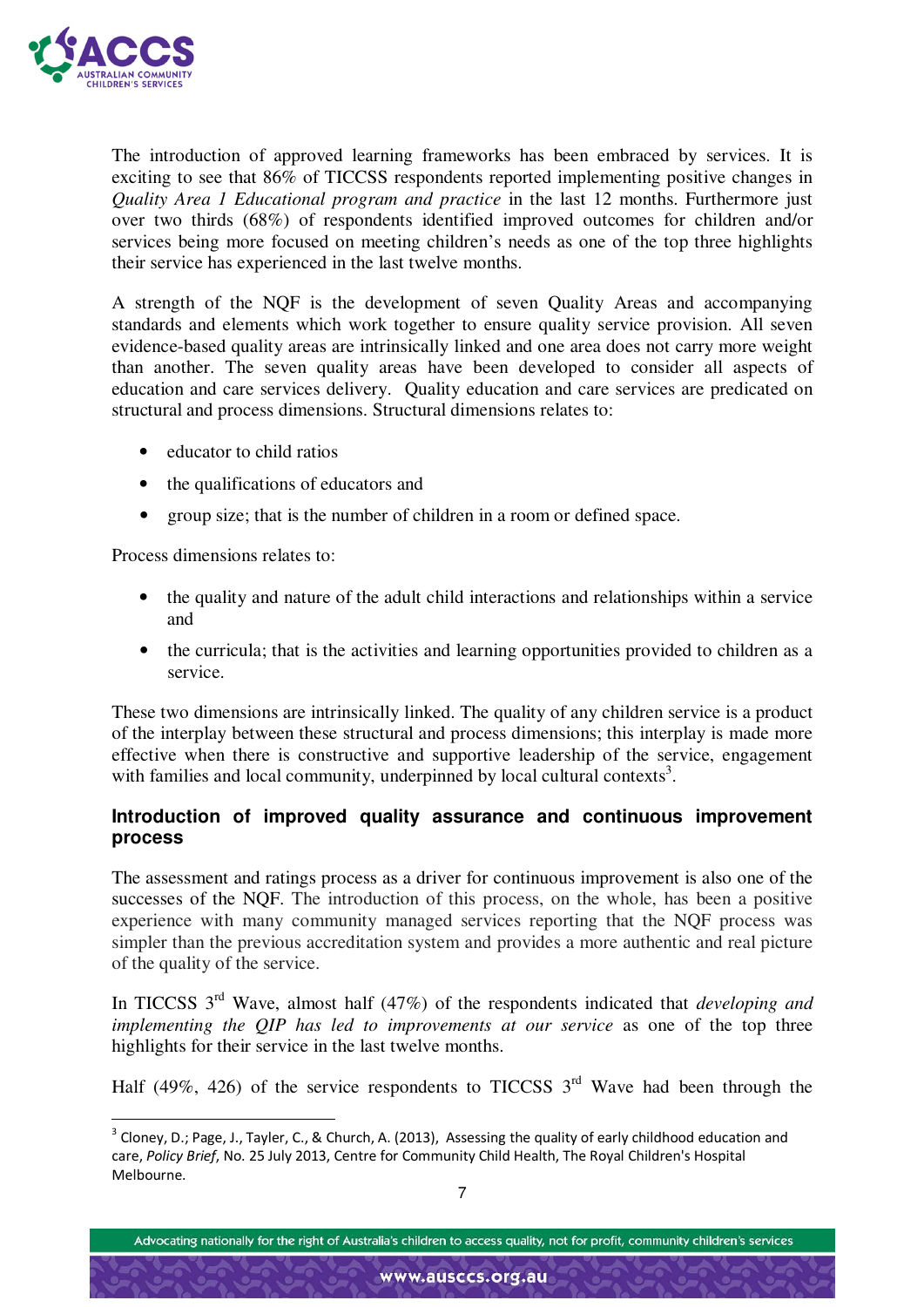

assessment and ratings process. Of those respondents that had been through the assessment and ratings process:

- 80% indicated that the process had a positive or extremely positive impact on quality improvement at their service
- 73% rated the clarity of the process as positive or extremely positive
- 67% rated the usefulness of the assessment and ratings report as positive or extremely positive and
- 86% of services rated the ease of the process and the impact on the running of the service as positive (41%) or extremely positive (23%).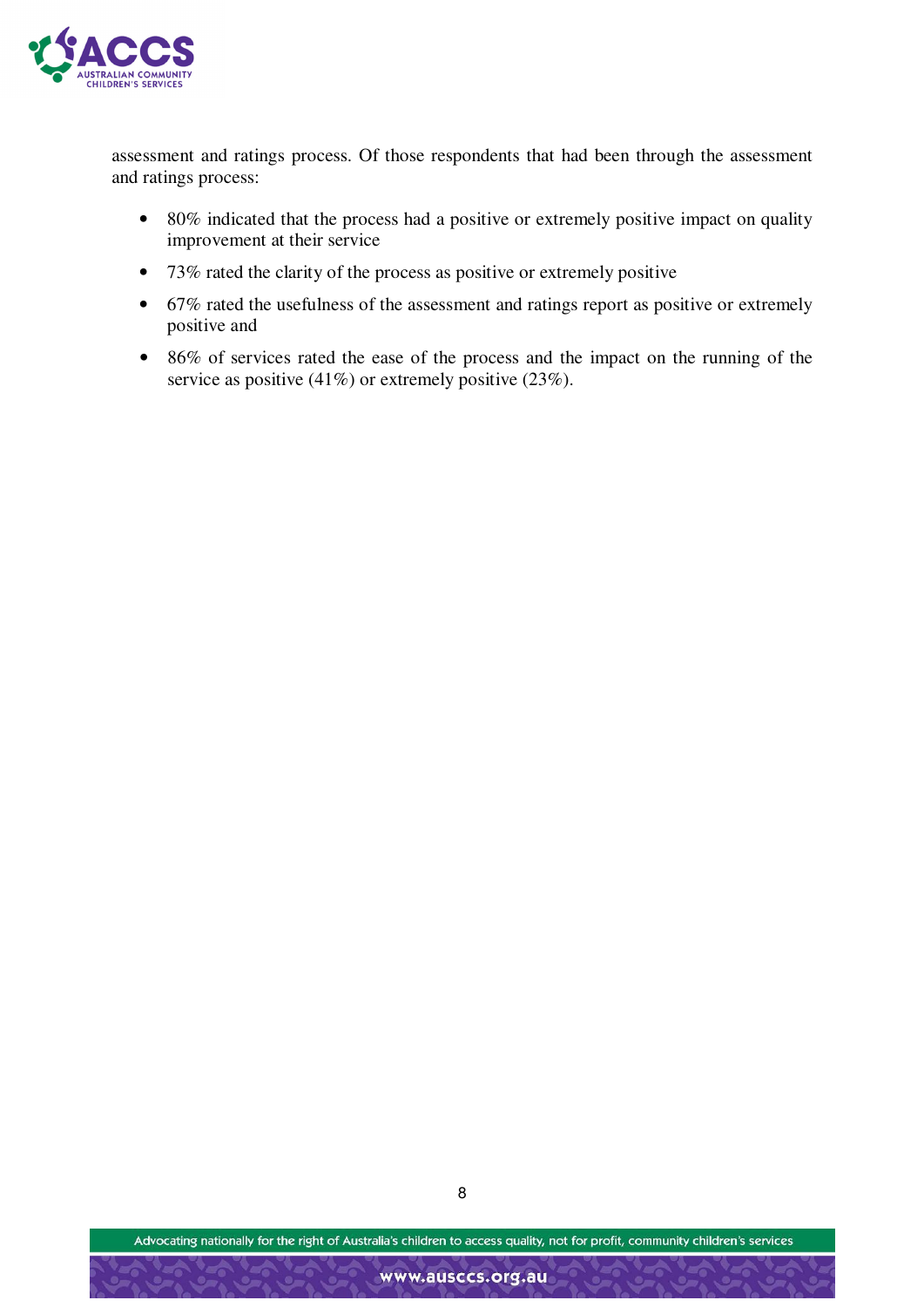

## **Administrative impact of the National Quality Framework**

The introduction of the NQF was celebrated as a long awaited administrative reform for service providers and those involved with the management of early and middle childhood education and care services. Many in the sector had lobbied for years for an end to the dual systems of state/territory based regulation and national quality assurance administered by different jurisdictions. It put an end to a system where some services may have needed to submit paperwork to renew a state/territory license and have an inspection based on this application, and also submit paperwork and have an external validation visit against Australian Government accreditation standards within the same year. Service providers and staff in many early and middle childhood education and care services needed to be cognisant of different jurisdictional and different service type requirements and maintain systems to ensure compliance with both.

The introduction of a single uniform *Regulation*, and ratings and assessment system governed by the same legislation and administered by one Regulatory Authority in each state/territory has streamlined administrative processes and compliance requirements significantly for many services. The effect of this has not been immediate as services have needed to understand and comply with new requirements and processes, and this initial investment in compliance has been time consuming.

Any new national system will have an initial additional regulatory burden as those who are involved in the new system understand its requirements and adapt management and administrative requirements to fit with the new system. This has certainly been so with the NQF; and was absolutely the same experience in January 1994 when the National Childcare Accreditation commenced.

The perception of increased regulatory burden under the NQF was exacerbated by a number of issues.

- The implementation of the National IT system was significantly delayed well beyond the commencement date of the NQF. This resulted in services, Regulatory Authorities and ACECQA needing to overlay, unexpectedly, a manual system for much of 2010 and into 2011. This created much frustration from services with, for example, applications and approvals being dramatically slowed down, and lost applications due to an overwhelming paper volume.
- The implementation of other significant national reforms including workplace health and safety, and privacy legislation that coincided with significant changes in the NQF such as minimum qualification requirements and ratio improvements. While all of these changes are attributable to very different legislative requirements, many services perceive them to be all part of the same increased regulatory burden load.
- Some state and territory Regulatory Authorities changed some of their reporting requirements to comply with the national reporting system. For some services this did increase regulatory burden until these new requirements became bedded down.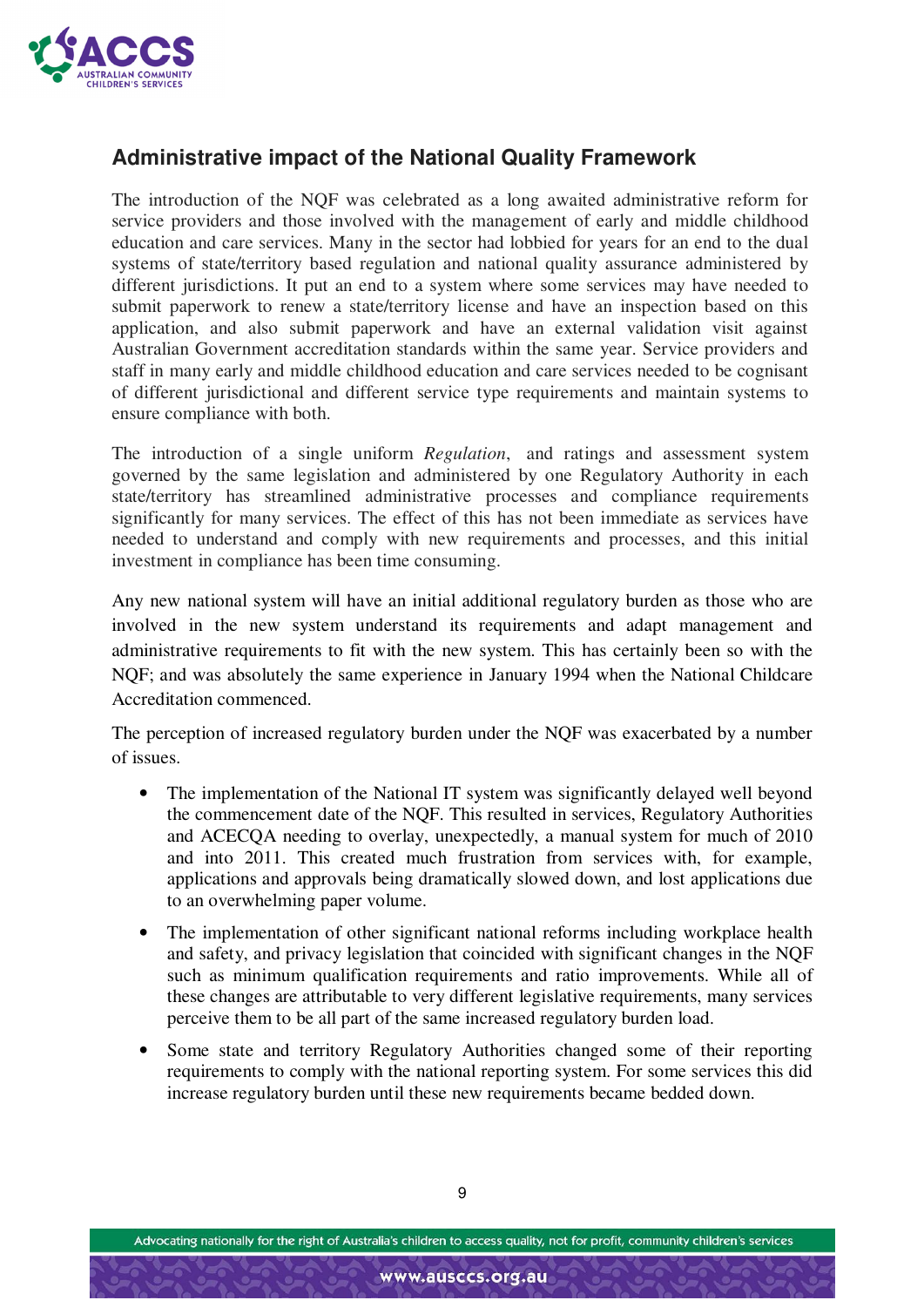

The ACECQA *Report on The National Quality Framework & Regulatory Burden (*2013)<sup>4</sup> shows that services on the whole, do not yet perceive a decrease in administrative burden. ACCS believes this is to be expected at this point in the reform process. Over the last couple of years services have needed to undertake a significant amount of work including:

- updating policies to reflect changes to legislation
- writing and put into practice several new policies that were not required under previous legislation
- undertaking a self-assessment process against the new NQS and use this to write and update a Quality Improvement Plan
- ensuring that services comply with new *Regulations* across a range of areas including the introduction of Nominated Supervisors and Certified Supervisors
- becoming familiar with and use new approved learning frameworks and
- participating in or prepare for a new assessment and ratings process.

The perception of increased regulatory burden for some services reflects anxiety around a new system and lack of experience going through an assessment and rating process. The ACECQA research shows a critical point of different regarding perceived administrative burden. Once services have received their first assessment and rating visit and their rating;

- their perceptions of level of burden decreased  $(p. 51<sup>4</sup>)$  and
- agreed that the level of administrative burden had reduced since the introduction of the Law and Regulation (p.  $77<sup>4</sup>$ ).

It is interesting to note that despite these perceived significant demands on services, the research undertaken by ACECQA (2013) shows that 78% of providers were either very supportive or supportive of the NQS. ACCS believes that as more services complete their first cycle of assessment and ratings the perception of administrative burden will decrease.

TICCSS data also reflects a decrease in perception of increased paperwork with:

- 86% of respondents identifying this as a one of their top three issues in TICCSS  $1<sup>st</sup>$ Wave (May 2012) and
- only 46% identifying this as one of their top three issues in TICCSS  $3<sup>rd</sup>$  Wave (June 2014)

Furthermore 10% listed *Administration and paperwork is more streamlined* as one of the top three highlights of the past twelve months (TICCSS  $3<sup>rd</sup>$  Wave).

ACCS believes that with many services having successfully moved through this transition

-4

http://www.scseec.edu.au/site/DefaultSite/filesystem/documents/Reports%20and%20publications/Publicatio ns/ACECQA%20Research%20Report%20on%20the%20NQF%20and%20Regulatory%20Burden%20- %20Combined.pdf, accessed 3 July 2014.

Advocating nationally for the right of Australia's children to access quality, not for profit, community children's services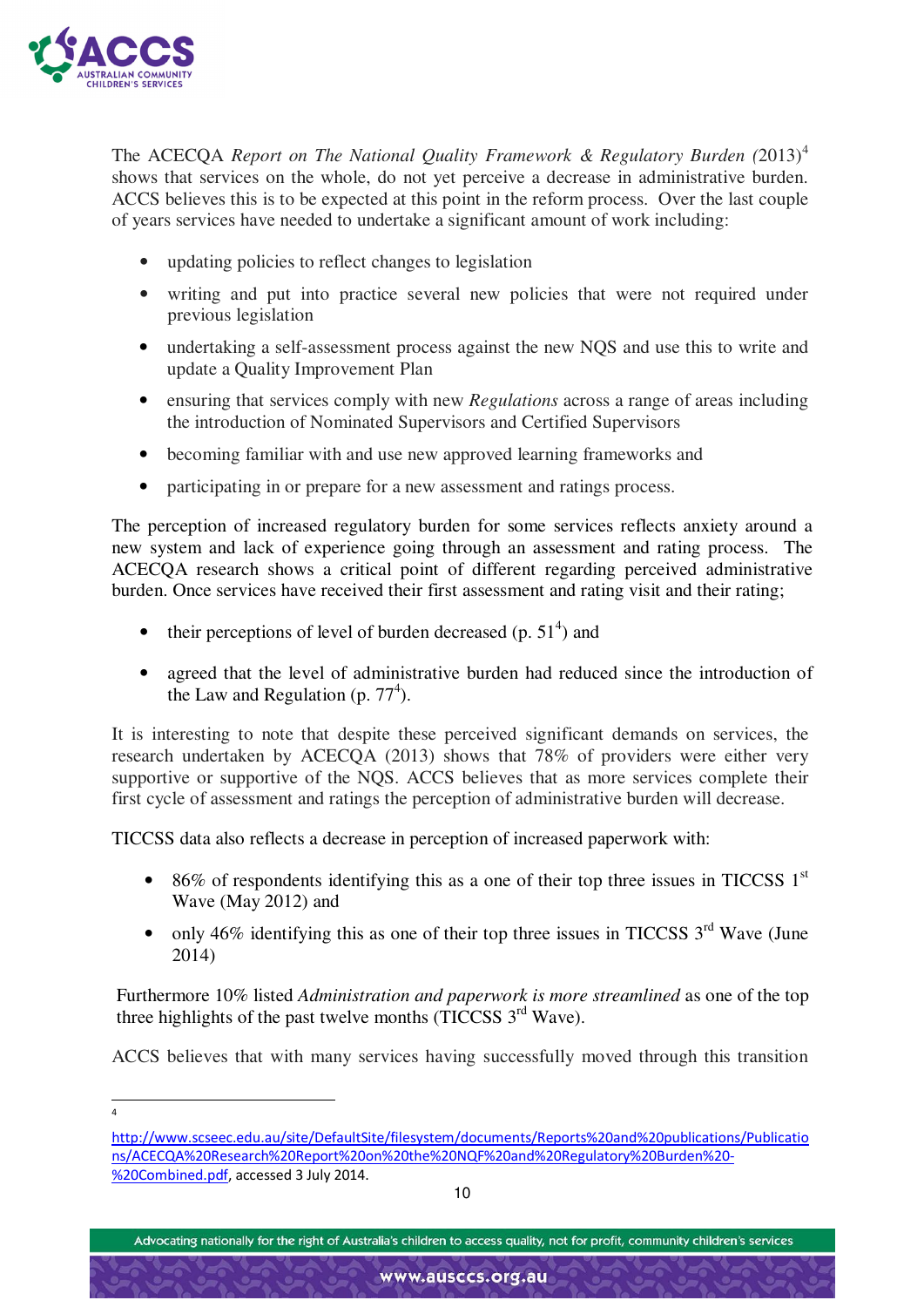

period and implemented many new requirements, it is imperative that this effort is built on and not wasted. The last thing services need is another round of significant changes to requirements.

An ongoing challenge for services is keeping up to date with and understanding their other legal obligations across all jurisdictions. Addressing this issue would significantly reduce the administrative and compliance complexity for services.

Advocating nationally for the right of Australia's children to access quality, not for profit, community children's services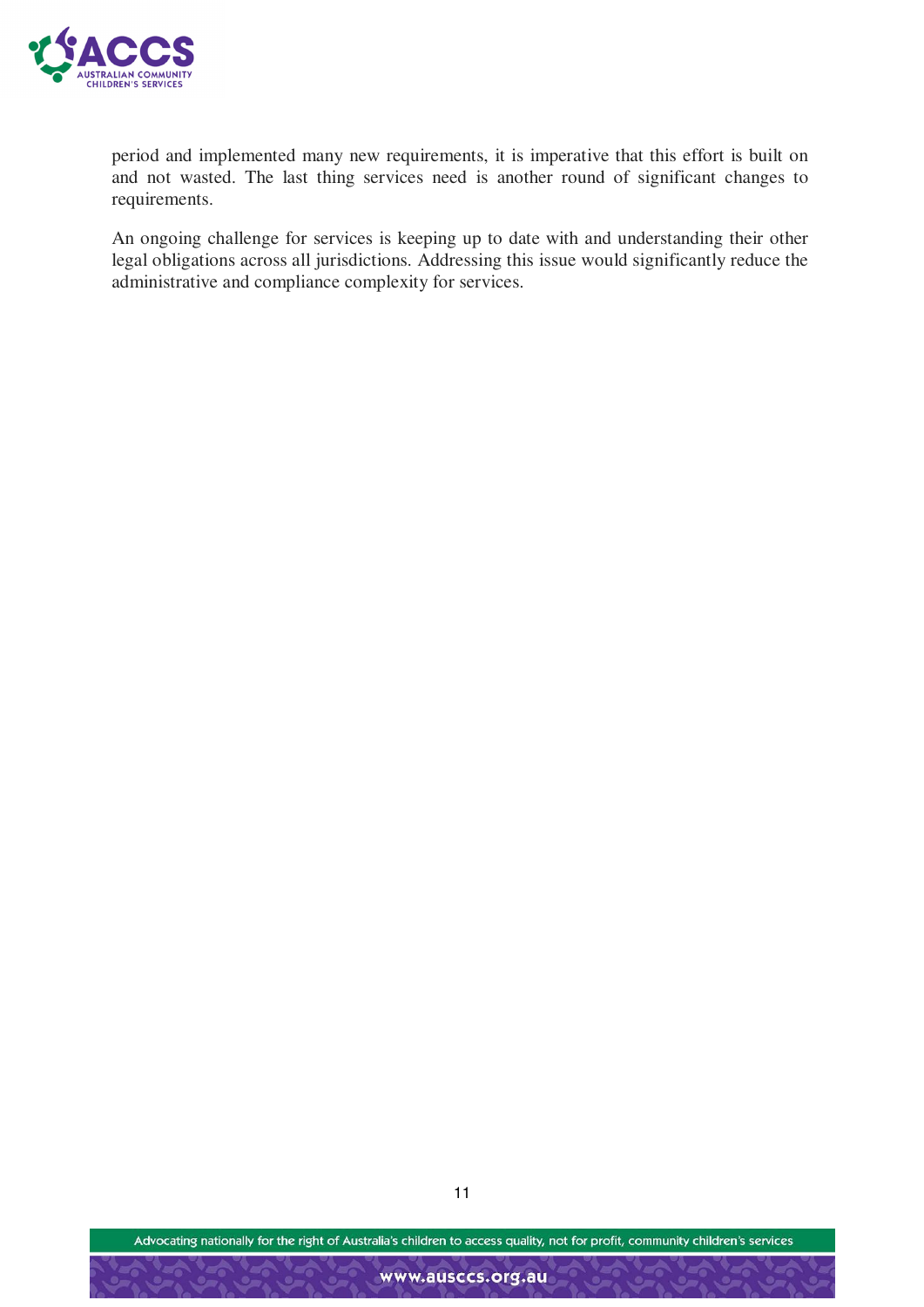

## **What further opportunities are there for streamlining/reducing regulatory burden and improving the National Quality Framework?**

1. Change the assessment and ratings cycle so that a service with a rating of Working Towards the NQS has the option of being reassessed just in the standard/s that they did not receive Meeting or Exceeding the NQS for, as soon as they have implemented changes and their self-assessment process indicates that they are now Meeting the NQS in that Standard.

It is disheartening for a service to have to wait for a whole new assessment and rating cycle in order to achieve a better rating, and time consuming for a Regulatory Authority to reassess every standard (when a service may have received Exceeding the NQS in some areas).

ACCS believes however that it is imperative that for a service to receive an overall Meeting the NQS rating it should meet each of the 58 elements in the NQS and that there should be no change to this requirement. When the health, safety, wellbeing, learning and development of children are at stake it is essential that services are supported to meet every single minimum standard. In some situations 'a pass' means getting 50% or better on a test; applying the best interests of the child principle to assessment and ratings means nothing but 100% is acceptable for Australia's children.

#### 2. Review the Excellent Rating

ACCS believes that the Excellent Rating should be reviewed with strong consideration given to removing the Excellent Rating, while increasing the level and requirements for a service to receive Exceeding the NQS.

As a minimum ACCS recommends that the Excellent Rating be put on hold at least until all services have been through the assessment and ratings process and direct resources saved by doing this to increasing the pace of assessment and ratings visits.

- 3. Increase the number of unannounced visits to services by Regulatory Authorities to monitor continuity of practices.
- 4. As a priority bring all service types including in-home care, occasional care, mobile services and MACS into the scope of the NQF.
- 5. Further resource services to ensure that there is a 'no wrong door' approach (ACECQA or each Regulatory Authority) for information about the broad range of legislative requirements that services need to meet.

This could include for example regular update alerts and explanatory notes to all services when any federal or state/territory legislative requirement changes across any of the required policy areas and the implications of this for services, and updating the National Framework Resource Kit to include:

• clear outlines of what each required policy needs to cover and

Advocating nationally for the right of Australia's children to access quality, not for profit, community children's services